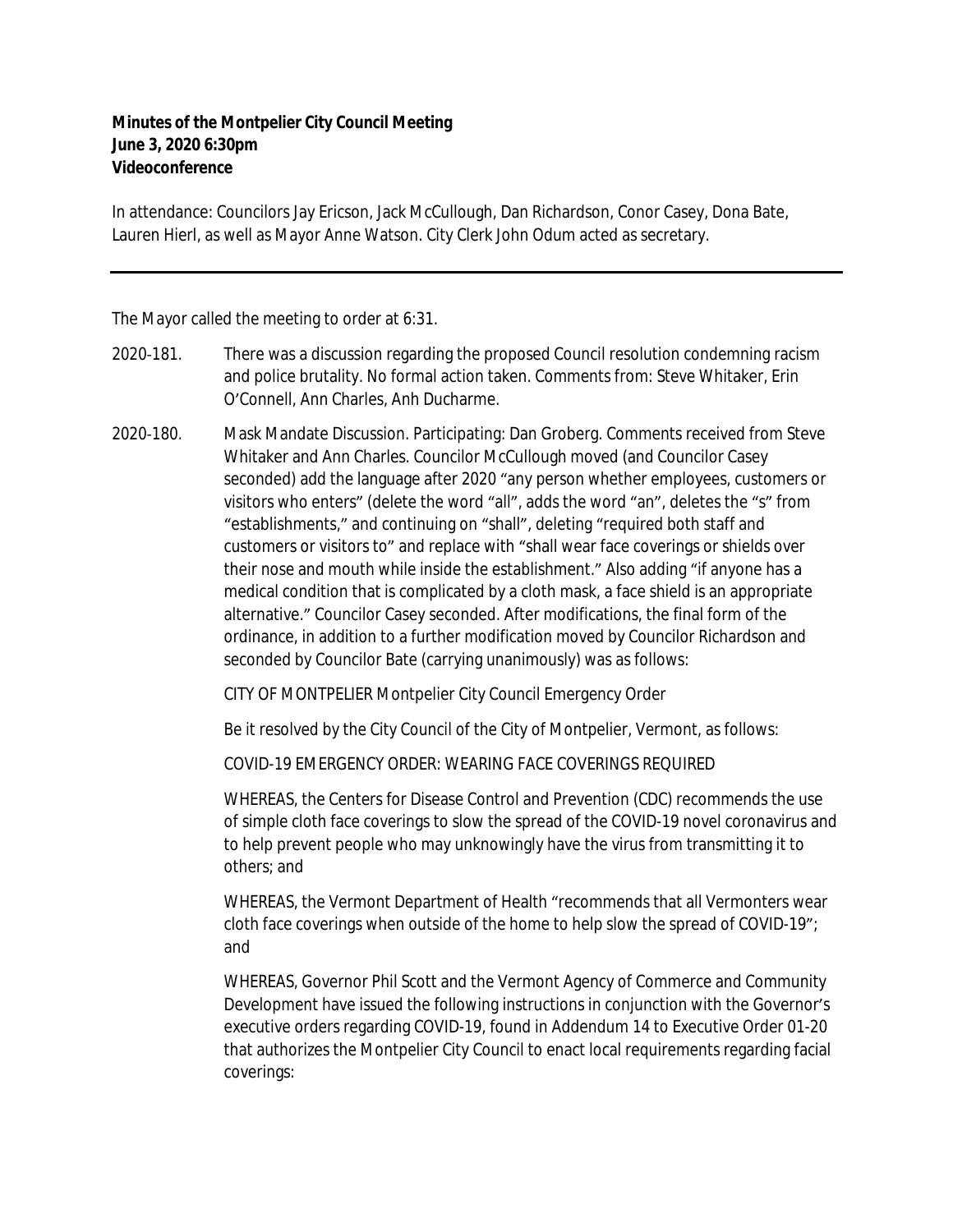"Businesses and non-profit and government entities may require customers or clients to wear masks. The legislative body of each municipality may enact more strict local requirements regarding mask use than those set forth herein"; and

WHEREAS, The City of Montpelier's City Council is also authorized by the City's Charter to promote and safeguard the public's health; and

WHEREAS, COVID-19 remains a present health threat to residents of, and visitors to, Montpelier and a significant threat to vulnerable populations; and

WHEREAS, wearing a face covering is an important act of safety and empathy that those in Montpelier can do in an effort to protect others from an infection that may be unknowingly carried.

NOW, THEREFORE, BE IT RESOLVED that this Montpelier City Council hereby issues the following COVID-19 Emergency Order:

WEARING FACE COVERINGS REQUIRED INSIDE ESTABLISHMENTS

Requirement to Wear Face Covering:

Starting June 4th 2020, any person, whether an employee, a customer, or a visitor who enters a public establishment located in the City of Montpelier that invites the public into their premises for the purpose of receiving services, purchasing products, or otherwise conducting business, wear face coverings over their nose and mouth while inside the establishment and while in the presence of others.

In accordance with the State of Vermont Executive Department Addendum 12 to Executive Order 01-20, the traveling and commuting public shall also wear face coverings over their nose and mouth any time they are using public transportation conveyances, including buses, trains, and ride services and when in a mass transportation station.

Exceptions:

In accordance with the Vermont State Guidance, found in State of Vermont Executive Department Addendum 14 to Executive Order 01-20, masks are not recommended for strenuous outdoor activity, anyone under the age of 2, anyone with a medical condition that is complicated or irritated by a facial covering, or anyone with difficulty breathing, or anyone who is unconscious, incapacitated or otherwise unable to remove the mask without assistance. If anyone has a medical condition that is complicated by facial coverings like a cloth mask a face shield is an appropriate alternative.

This ordinance shall not strictly apply to the extent that it frustrates the primary purpose of the business.

Posting of Requirement:

Each establishment shall post signage at the entrance and at other appropriate locations stating that customers (or visitors) are required to wear face coverings by order of the